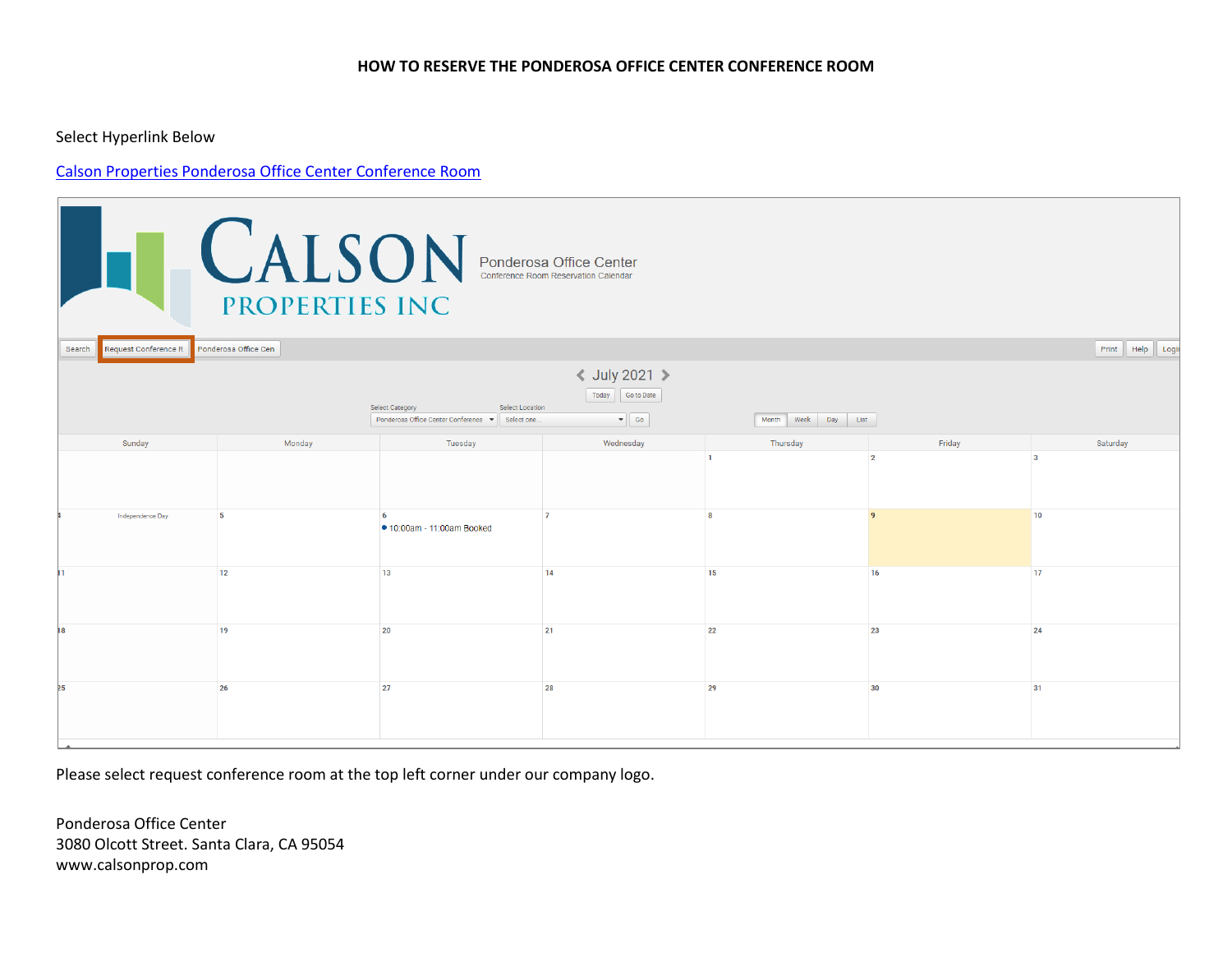## Suggest an Event

This form must be completed to request reservation of the conference room at least one full business day prior to reservation. Please include your full name, unit number in description, company name in description, email and phone number. Thank you, Calson **Properties** 

\* required

## **Your Contact Information** This will not appear in calendar event

| Full Name*                        |    |
|-----------------------------------|----|
| Email Address *                   |    |
| Phone Number                      |    |
| Organization                      |    |
| Note to Calendar<br>Administrator | 11 |
|                                   |    |

Please complete the highlighted fields above and below. Full Name: Insert your first and last name Email Address: Insert your email address Phone Number: Insert your phone number Organization: Insert your company name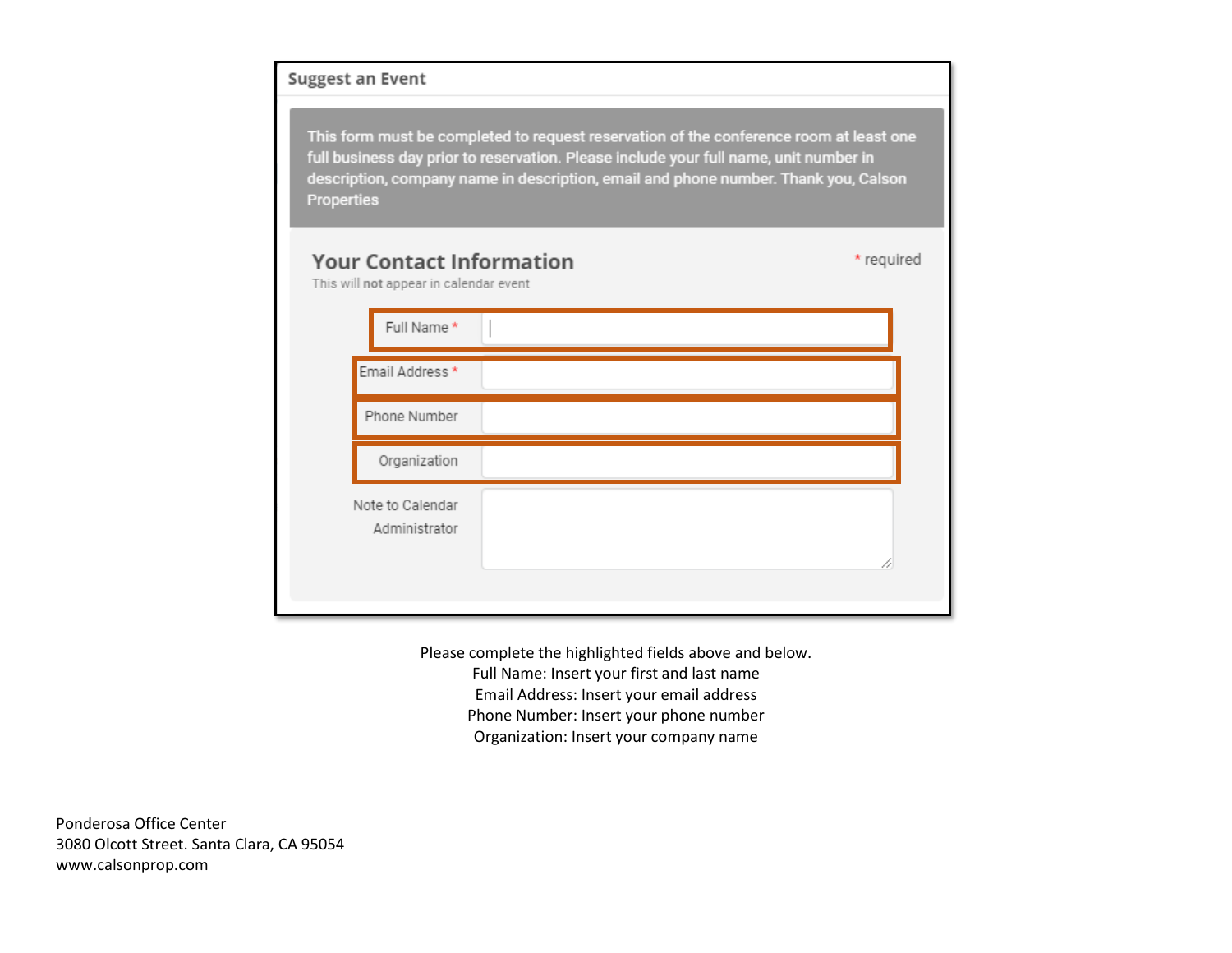| <b>Event Information</b><br>This will appear in calendar event | * required                                                        |              |  |  |  |  |  |
|----------------------------------------------------------------|-------------------------------------------------------------------|--------------|--|--|--|--|--|
| Event Title *                                                  |                                                                   |              |  |  |  |  |  |
| Category                                                       | Let the Calendar Administrator assign a category                  | ◡            |  |  |  |  |  |
| Start Date*                                                    | 2021<br>July<br>9                                                 |              |  |  |  |  |  |
| All day event n<br>No end time                                 |                                                                   |              |  |  |  |  |  |
| Start Time *                                                   | $00\,$<br>08<br>am<br>$\checkmark$                                |              |  |  |  |  |  |
| End Time *                                                     | 09<br>$00\,$<br>$\checkmark$<br>$\checkmark$<br>am<br>$\check{ }$ |              |  |  |  |  |  |
| Repeat Type                                                    | No repeats                                                        | $\checkmark$ |  |  |  |  |  |
| Description                                                    |                                                                   |              |  |  |  |  |  |
|                                                                |                                                                   |              |  |  |  |  |  |
|                                                                |                                                                   |              |  |  |  |  |  |
| Web Page Link                                                  |                                                                   |              |  |  |  |  |  |
| Optional, go to for more event information                     |                                                                   |              |  |  |  |  |  |

Please complete the highlighted fields above and below. Event Title: Unit Number at Ponderosa Office Center Start Date: Add Date of requested reservation Start Time: Add start time of your event End Time: Add end time of your event